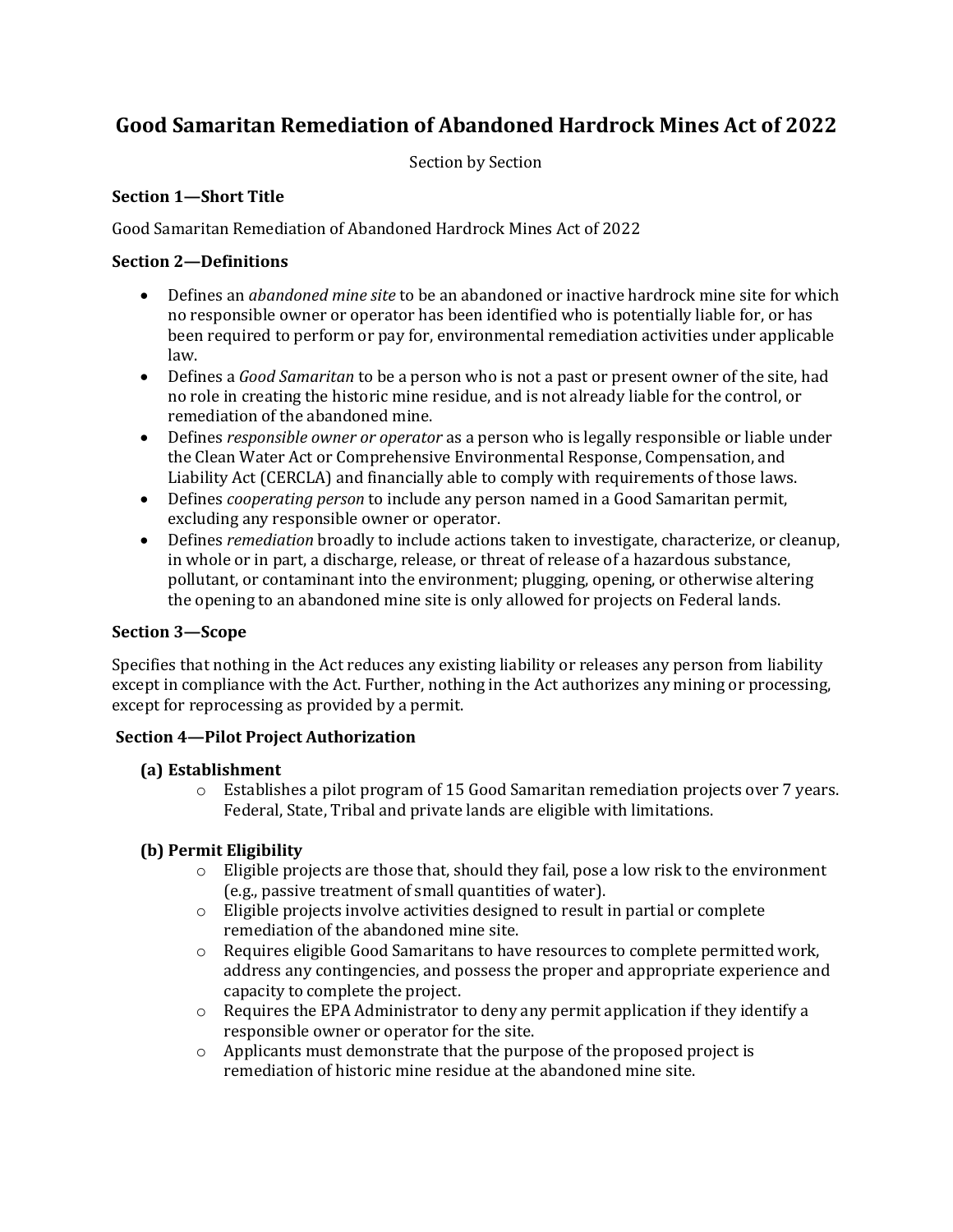# **(c) Application for Permits**

- o Requires a description of all parties.
- o Requires baseline conditions to be quantified and documented.
- o Requires detailed remediation plans, including information on engineering, operation and maintenance, and post-remediation monitoring, as well as reprocessing plans if proposed.
- $\circ$  The proposed remediation activities should be designed to improve or enhance water quality or site-specific soil quality or to otherwise protect human health the environment.
- $\circ$  Requires a health and safety plan, as well as a contingency plan in the event of unplanned release of mine residue.
- $\circ$  Applicant must provide a budget and description of financial resources to ensure completion of the project.

# **(d) Investigative Sampling**

 $\circ$  Allows a Good Samaritan to initially apply for a time-limited permit to sample the environmental conditions at a site, and in the case of reprocessing to only conduct metallurgical testing.

# **(e) Investigative Sampling Conversion**

 $\circ$  A Good Samaritan may apply to have an investigative sampling permit converted to a Good Samaritan permit; all application requirements and conditions apply for permit conversions.

# **(f) Content of Permits**

- o Includes permit requirements and terms and conditions, and establishes exceptions under the Clean Water Act, CERCLA, State and Tribal law.
- o Notice that the Good Samaritan permit serves as an agreement for use and occupancy of Federal lands. The respective Federal land management agency retains the authority to enforce the permit terms and conditions.
- $\circ$  A permit may include a force majeure provision, exempting the permit holder from damage caused by unforeseeable acts of God or war.
- $\circ$  A permit shall include monitoring as appropriate, starting with a baseline and carried through remediation to post-remediation.
- $\circ$  The mining of new materials or exploration for new minerals is not authorized or covered by any waiver of liability under this Act.
- $\circ$  Reprocessing of materials may only be allowed if a project is on public land, the public land agency has approved reprocessing as part of remediation plan, and the proceeds are used to defray costs of remediation. Any remaining proceeds must be deposited into a Good Samaritan Mine Remediation Fund in Sec. 5.

# **(g) Additional Work**

o Allows Good Samaritans to return to site after project completion for operations and maintenance.

# **(h) Timing**

 $\circ$  Work must commence within 18 months after a permit has been granted.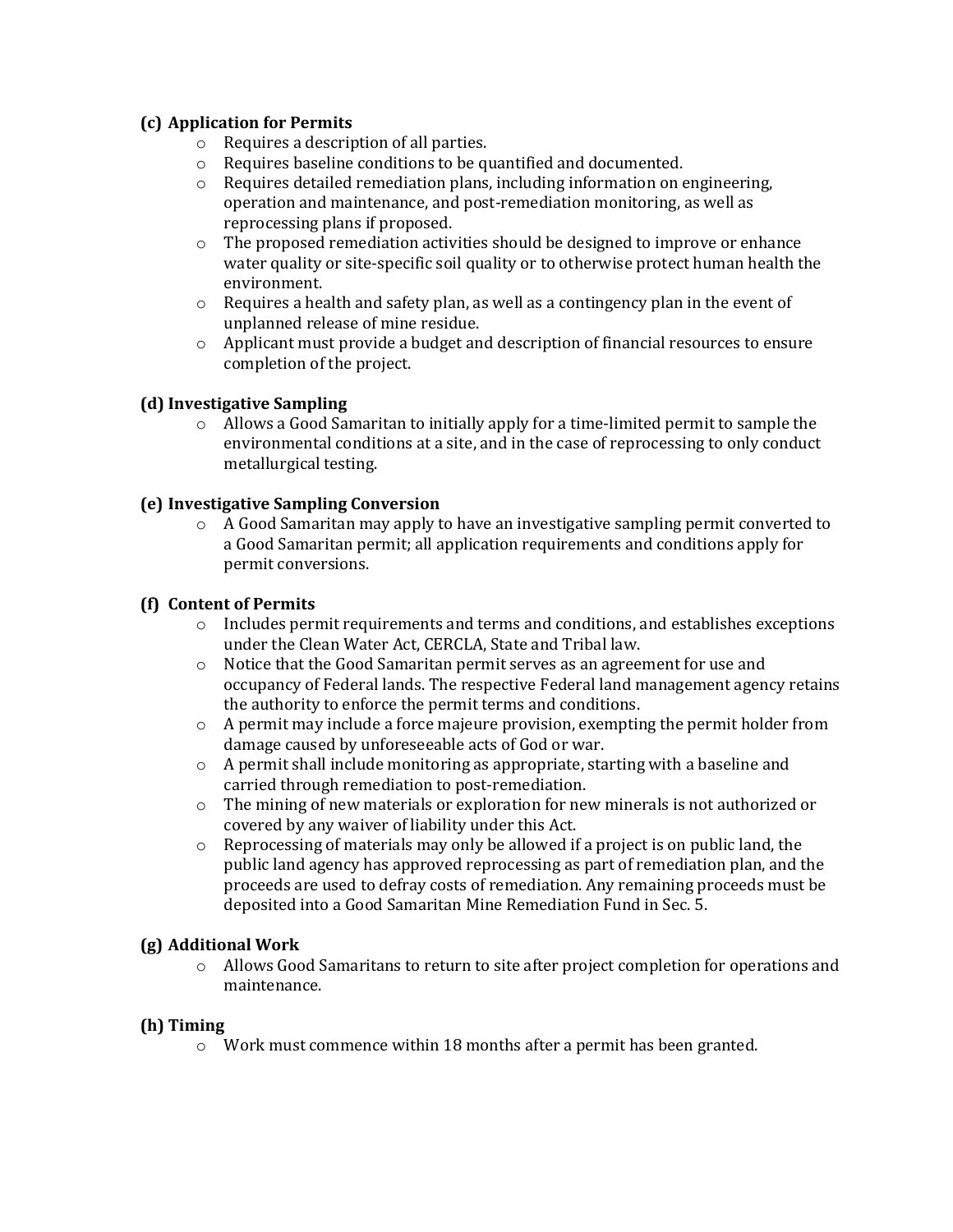# **(i) Transfer of Permits**

 $\circ$  Good Samaritan permits may only be transferred to entities who qualify as Good Samaritans and the transferee shall be bound by the terms of the permit and any other conditions deemed necessary.

# **(j) Role of Administrator and Public Land Management Agencies**

- $\circ$  The EPA must lead the application review process, maintain records and coordinate the environmental review and public comment process for non-public land projects.
- $\circ$  For projects on public land, the respective federal land management agency leads the environmental review and public comment process and enforces permits in coordination with the EPA.

# **(k) State, Local, and Tribal Governments**

 $\circ$  Within 14 days of receiving a permit application, the EPA must provide notice to respective government entities.

# **(l) Environmental Review and Public Comment**

- $\circ$  Public comment and environmental review are required before issuing a permit.
- $\circ$  All projects are subject to the National Environmental Policy Act, with the EPA the lead agency for projects that are on State, Private, or Tribal lands. On public land, the respective federal land manager is the lead agency.
- $\circ$  A single environmental assessment (EA) may be prepared to cover the issuance of the Good Samaritan permit, the activities it authorizes, and any applicable permits required by the federal land managers. A single decision document may be issued.
- $\circ$  A Good Samaritan permit may only be issued if there is a finding of no significant impact supported by the EA.

# **(m) Permit Grant**

 $\circ$  A permit may only be granted if the applications, and the project is expected to improve, or reduces further threats to, soil and water quality or safety conditions. Prior to issuing the permit, the applicant is required to have the resources to carry out the project, and the relevant heads of agencies and local governments have had opportunity for input.

# **(n) Effect of Permits**

- $\circ$  The Good Samaritans, recipients of investigative sampling permits, and cooperating persons (i.e., project partners) receive exemptions to the Clean Water Act and CERCLA to the extent that they are in compliance with a Good Samaritan permit.
- o A Good Samaritan, recipient of an investigative sampling permit, or cooperating person that is conducting remediation in compliance with the Good Samaritan permit is not subject to enforcement, civil or criminal penalties, citizen suits or any other liability under the Clean Water Act and CERCLA. Responsible owners and operators are not discharged of liabilities and sites with Responsible owners or operators are not eligible for Good Samaritan projects.
- $\circ$  Any new mining, exploration, or other activities not authorized in a Good Samaritan permit are not exempt, and are subject to all laws, including Clean Water Act and CERCLA.
- $\circ$  A conditional safe harbor is given to permittees that correct permit violations and noncompliance within a reasonable amount of time, as long as the noncompliance did not result in a measurable adverse impact on water quality or other environmental conditions, or such conditions have been returned to pre-existing